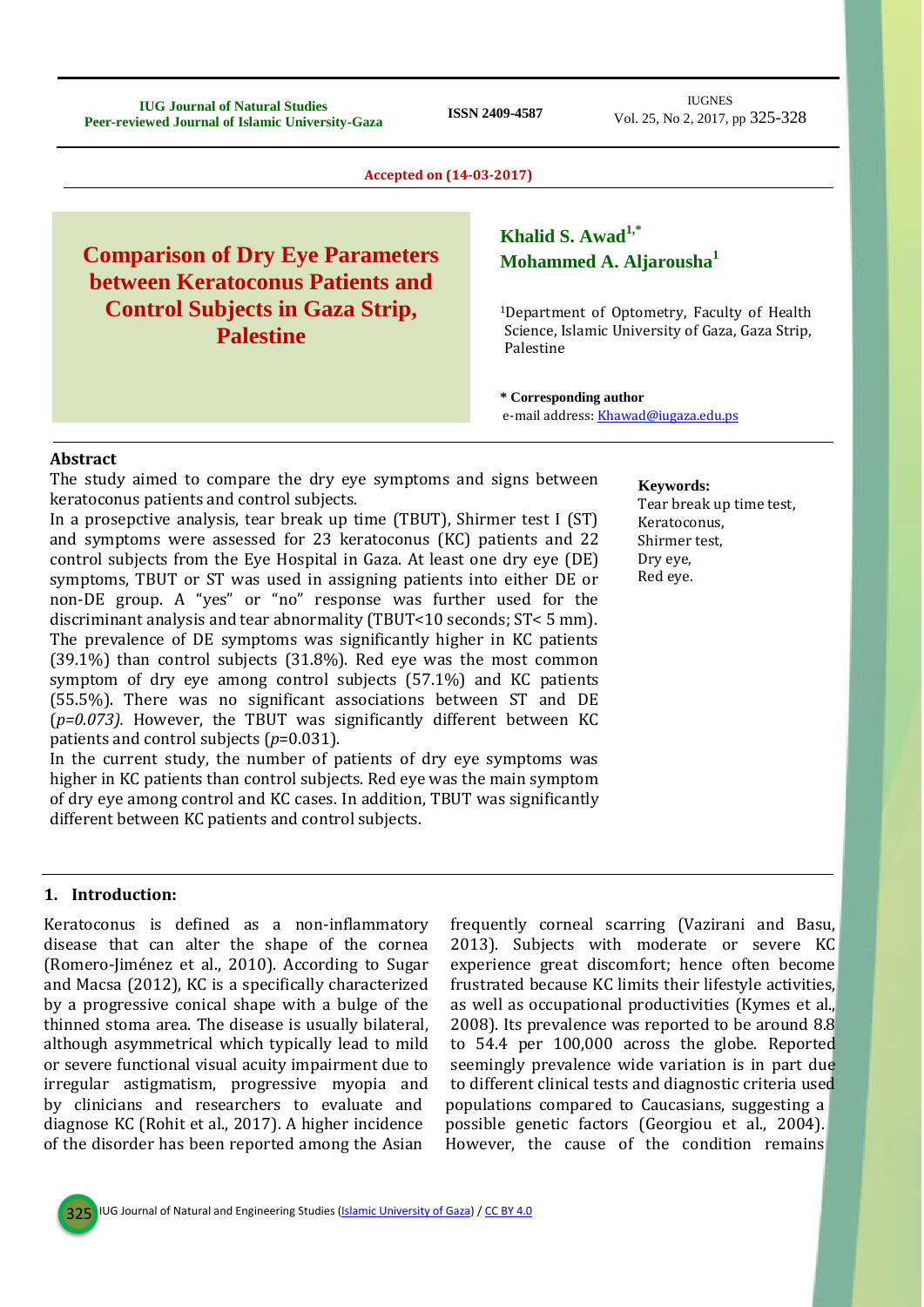unclear. On the same note KC was reported to be significantly related to dry eye symptoms, as confirmed with the TBUT assessment. However, significance difference was not detected for ST values between three stages of KC (Mohd-Ali et al., 2011). Another study, which investigated the percentage of dry eye symptoms in KC patients was found to be 81.5% (Dogru et al., 2003). Hence, it is important for practitioners to know about alterations in tear functions in KC patients in order to initiate a proper management for dry eye which may affect their quality of life. To the best of our knowledge, there is no available data in the literature about the tear functions of KC patients in Palestine. The results of this investigation may enhance the understanding of the relationship between KC and tear functions. The current study aimed to compare tear functions between KC patients and normal subjects in Gaza strip, Palestine.

## **2. Materials and methods:**

As the prevalence of keratoconus is very low (1 in 4,000), we use similar sample size as quoted in earlier works on keratoconus patients in Asia (Moon et al., 2006; Mohd-Ali et al., 2011). A prospective analysis was performed using a casecontrolled study based on the examination of patients attending the Eye Hospital in Gaza. The study protocol has been approved by local committee from Ministry of health. A total number of 23 Keratoconus patients (13 males, 10 females) as well as 22 control subjects (10 males, 12 females) were included in this study. Each age was matched to the similar age within a range of  $\pm 2$ years. The clinical signs of dry eye disease were examined at 2 to 3 months for data collection by clinical practitioners with strict adherence to the guidelines. The exclusion criteria were included patients who had ocular surgeries or laser treatment, vitamin A deficiency, cigarette smoking, contact lens wear, oral contraceptives and rheumatoid arthritis. Dry eye in the current study was diagnosed based on one or more symptom or positive clinical signs which include ''dry sensation," "eye itching," "red eye," "blurred vision," "foreign body sensation," "excess tearing," "sensitivity to bright light," "eye pain," and "eye

discharge''. The responses ''yes'' or ''no'' were used for the discriminant analysis.

Shirmer test is an invasive method of assessing change in the flow of the tears in the tear pool (Cho and Yap, 1993). This test uses non-toxic filter strips to measure aqueous tear secretion. Schirmer I is performed without corneal anesthesia while measuring total tear production which include examining reflex, and basic tear flow within a 5 minute period. Values of the ST were obtained prospectively in the present research.

For TBUT, dye that readily mixes with the tear fluid was used. The tear film takes on a uniform fluorescent green appearance. The chin and forehead were rested on a chin and forehead rests of slit lamp biomicroscopy respectively. The period from the last blink to the appearance of random dark spots and streaks in the tears was recorded as TBUT. The dark spots are caused by the migration of superficial lipids towards the ocular surface, rendering the surface dry (Dry Eye Work Shop, 2007c). Average of three consecutive readings was recorded for each measurement. Slit lamp biomicroscopy magnification was fixed at ×10. Results of the invasive TBUT were examined prospectively and patient with less than 10 seconds was diagnosed as having a dry eye in this present research.

# **3. Statistical analysis:**

Statistical analysis was conducted using IBM SPSS (Version 20.0, SPSS Inc, Chicago, Illinois, USA). In this study, McNemar's test was used to compare the frequency of dry eye symptoms between KC patients and control subjects. In addition, nonparametric (Wilcoxon signed rank test) was used to compare the scores of the clinical signs between KC patients and control subjects. A value of  $p<0.05$  was considered significant at 95% confidence interval.

### **4. Results:**

Table 1 shows that the percentage of patients with dry eye symptoms was higher in KC patients 39.1% than control subjects 81.8%. Additionally, the presence of dry eye symptoms were significantly different with KC patients (*p*=0.023).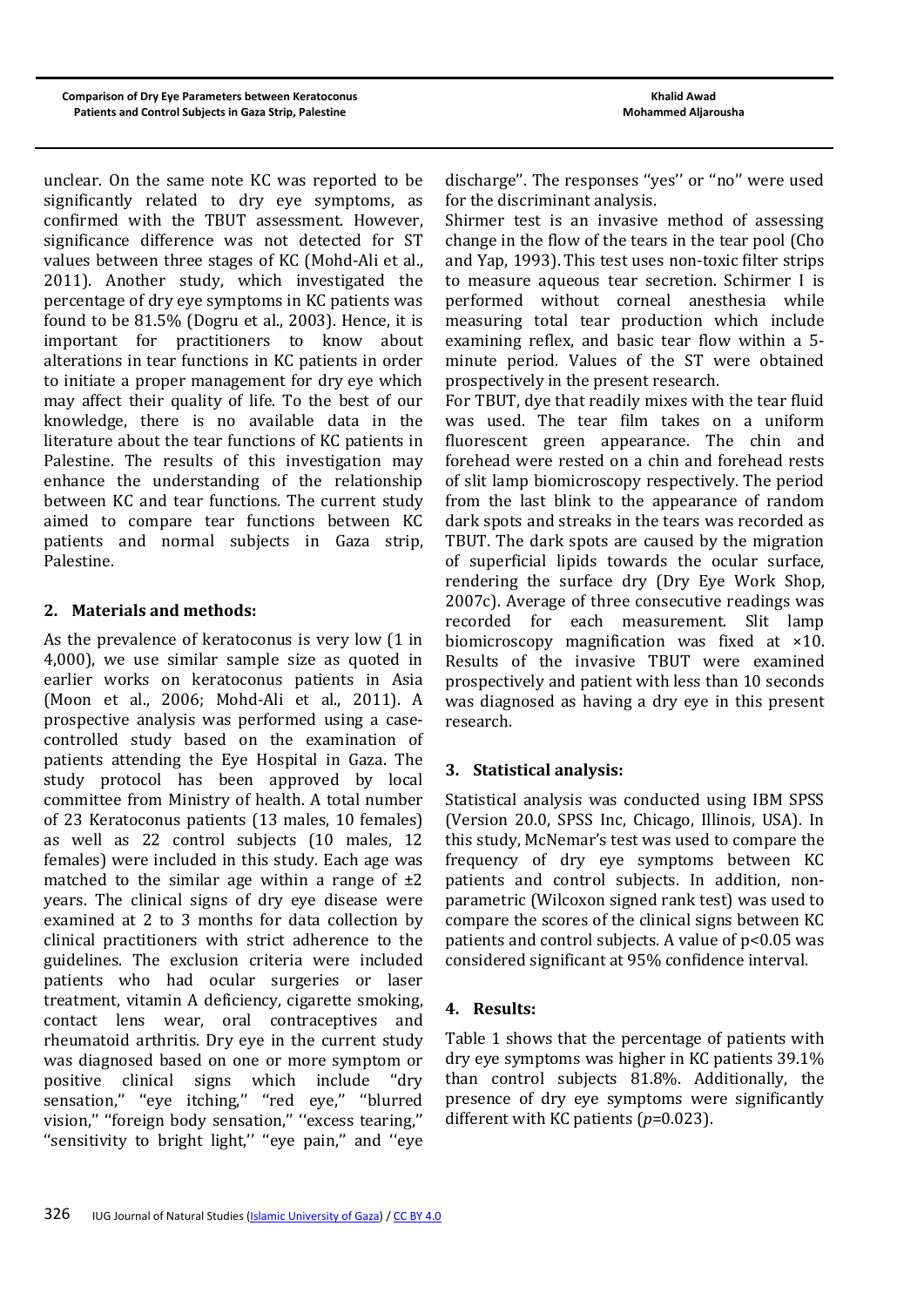|--|--|--|

KC: keratoconus; TBUT: tear break up time test; ST: Shirmer test; Sec: second; mm: millimeters; IQR: Interquartile Range; Wilcoxon Signed Rank Test

**Table 1** *Comparison of dry eye symptoms percentage between KC patients (n=23) and control subjects (n=22)*

|                                          | - - - - - - - - -              |                                 |             |
|------------------------------------------|--------------------------------|---------------------------------|-------------|
| Variable                                 | <b>KC</b> patients<br>$N(\% )$ | Control<br>subjects<br>$N(\% )$ | p-<br>value |
| <b>One or more</b><br>dry eye<br>symptom | $(9)$ 39.1                     | 7(31.8)                         | 0.023       |

KC: keratoconus; N: number; %: percentage; McNemar's test

Red eye and blurred vision were the two most commonly reported symptoms of KC patients and represented 55.5% and 44.4%, respectively (Table 2).

**Table 2** *Frequency of dry eye symptoms in KC patients and control subjects*

| <b>KC</b> patients | <b>Control subjects</b> |  |  |  |
|--------------------|-------------------------|--|--|--|
| $(n=9)$            | $(n=7)$                 |  |  |  |
| $N(\%)$            | $N(\%)$                 |  |  |  |
| $3(33.3\%)$        | $1(14.3\%)$             |  |  |  |
| 5(55.5%)           | $4(57.1\%)$             |  |  |  |
| $1(11.1\%)$        | $2(28.6\%)$             |  |  |  |
| $4(44.4\%)$        | $1(14.3\%)$             |  |  |  |
| 5(55.5%)           | $2(28.6\%)$             |  |  |  |
|                    |                         |  |  |  |

N: number; %: percentage; KC: keratoconus; F.B: foreign body; Others include: scratchiness, soreness, grittiness, burning sensation, eye discharge

TBUT was used for measuring tear film volume. The median (interquartile range) of TBUT was 8 (5) seconds in patients with KC versus 12 (9) seconds control subjects ( $p = 0.031$ ; Table 3).

The median (interquartile range) of Shirmer test was 14 (7) mm in patients with KC versus 16 (10) mm in control subjects. However, no correlation was observed in the Shirmer test between KC and control subjects (*p*=0.073; Table 3).

**Table 3** *Comparison of clinical signs scores between KC patients (n=23) and control subjects (n=22)*

| <b>Variable</b> | <b>KC</b> patients<br>(median(IOR)) | Control<br>subjects<br>(median(IOR)) | p-<br>value |
|-----------------|-------------------------------------|--------------------------------------|-------------|
| <b>TBUT</b>     | 8(5)                                | 12(9)                                | 0.031       |
| (sec)           |                                     | 16(10)                               | 0.073       |

### **5. Discussion:**

In our study, KC patients had a significantly higher frequency of dry eye symptoms than control subjects. This conforms to a study by Gonzalo et al. (2015) who found a significant correlation between dry eye symptoms and KC. According to Dogru et al. (2003), 81.5% of patients with either KC had selfreported clinically relevant dry eye. Acera et al. (2011) stated that there is a correlation between KC and dry eye disease. Results from the current study showed a significant difference in TBUT values between KC and control subjects. The present findings are comparable to Mohd-Ali et al. (2011) who evaluated tear functions in KC patients in Malaysia. Their results showed an average value of 3.99 (1.69) seconds in patients with KC versus 7.03 (3.48) seconds in control subjects, with a significant difference of TBUT between them. The authors also reported no significant difference was noted between the Schirmer test values of both groups. On the other hand, Gonzalo et al. (2015) found neither a significant decrease of aqueous tear flow nor an impaired tear break up time test among KC patients.

It can be concluded that our findings support the suggestion that KC patients have an elevated frequency of dry eye symptoms. In addition, TBUT was significantly less in KC patients with dry eye disease at the Eye Hospital in Gaza. We suggest a further prospective investigation to identify the relationship between KC and dry eye.

# **Acknowledgment:**

We would like to thank Optometry department from the Islamic University Gaza and the Eye Hospital in Gaza for their help in data collection.

#### **References:**

1. Acera1, A., Vecino2, E., Rodrı´guez-Agirretxe3, I., ALoria4, K., Arizmendi5, J., And, C. M., & JA Dura´n1, 3. (2011). Changes in tear protein